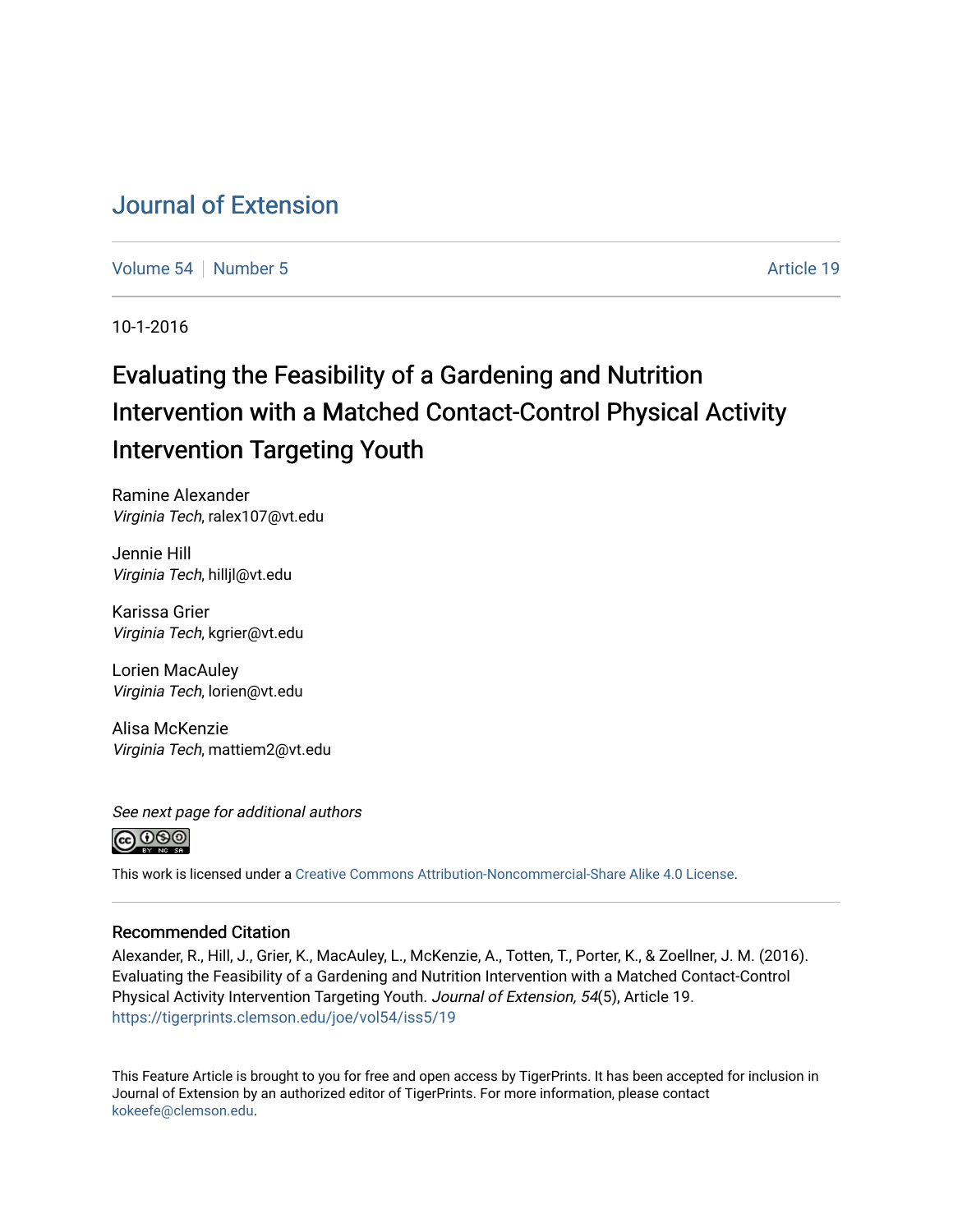# Evaluating the Feasibility of a Gardening and Nutrition Intervention with a Matched Contact-Control Physical Activity Intervention Targeting Youth

#### Authors

Ramine Alexander, Jennie Hill, Karissa Grier, Lorien MacAuley, Alisa McKenzie, Tadashi Totten, Kathleen Porter, and Jamie M. Zoellner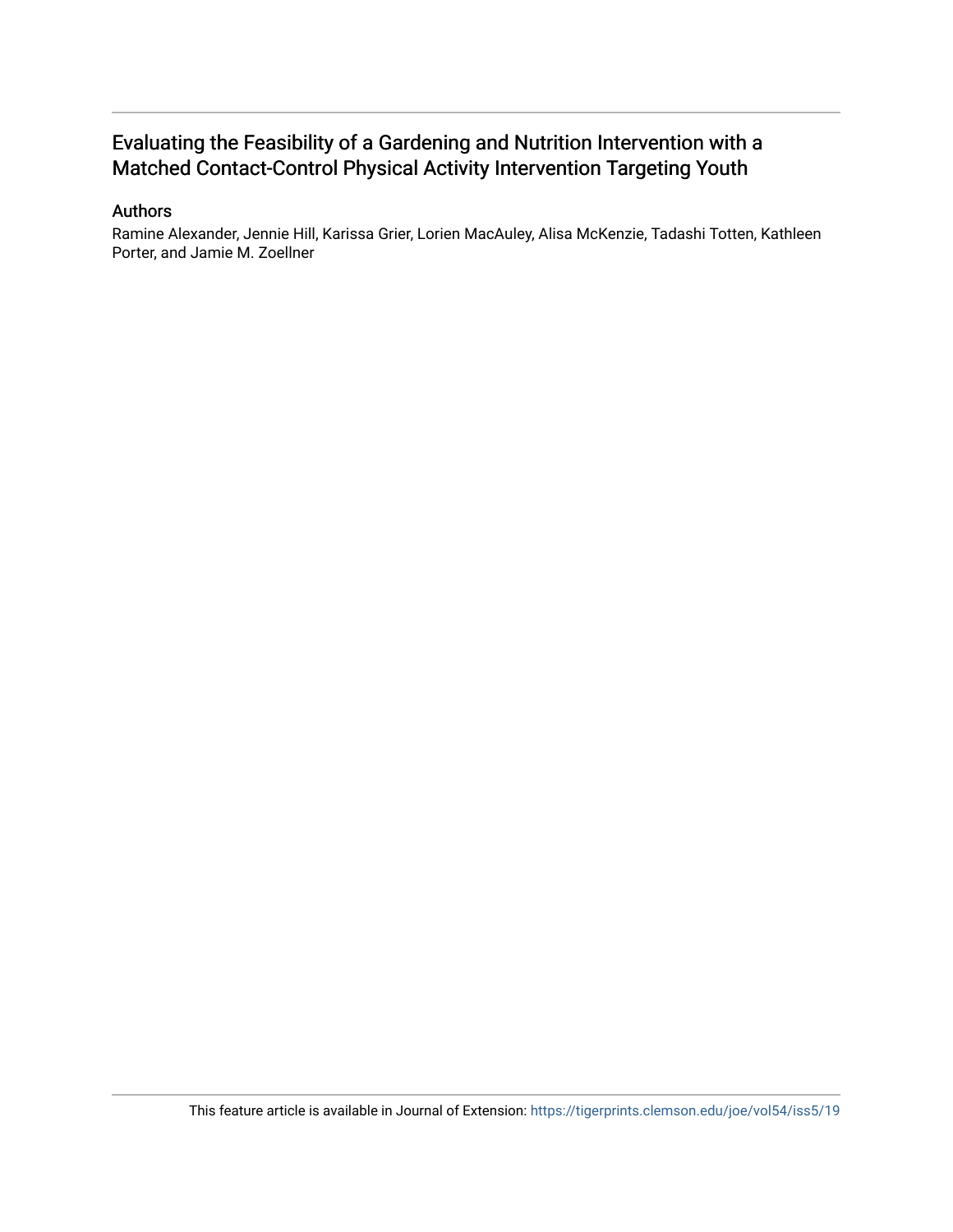

**October 2016 Volume 54 Number 5 Article # 5FEA7 Feature**

# **Evaluating the Feasibility of a Gardening and Nutrition Intervention with a Matched Contact-Control Physical Activity Intervention Targeting Youth**

#### **Abstract**

The study reported here involved Cooperative Extension as a key research partner and was guided by a community-based participatory research approach and a feasibility study framework. The research objective was to assess four indicators of feasibility (i.e., acceptability, demand, implementation, and limitedeffectiveness) of a gardening and nutrition program delivered at three youth community sites as compared to a matched contact-control physical activity intervention delivered at three different youth community sites. Conducted in a medically underserved region, the mixed-methods, quasi-experimental study revealed numerous opportunities for and barriers to increasing youths' willingness to try fruits and vegetables and increasing physical activity among youths.

#### **Ramine Alexander**

Graduate Research Assistant Department of Human Nutrition, Foods, and Exercise Virginia Tech Blacksburg, Virginia [ralex107@vt.edu](mailto:ralex107@vt.edu)

#### **Alisa McKenzie**

Family Nutrition Program Assistant, **Supplemental** Nutrition Assistance Program Education, Youth Virginia Cooperative Extension Danville, Virginia [mattiem2@vt.edu](mailto:mattiem2@vt.edu)

**Jennie Hill**

Assistant Professor Department of Human Nutrition, Foods, and Exercise Virginia Tech Blacksburg, Virginia [hilljl@vt.edu](mailto:hilljl@vt.edu)

#### **Tadashi Totten**

Extension Agent, 4-H Youth Development Virginia Cooperative Extension Danville, Virginia [tadashi@vt.edu](mailto:tadashi@vt.edu)

#### **Kathleen Porter**

Postdoctoral Associate Department of Human Nutrition, Foods, and Exercise Virginia Tech Blacksburg, Virginia [kjporter@vt.edu](mailto:kjporter@vt.edu)

#### **Karissa Grier**

**Jamie Zoellner** Associate Professor Department of Human Nutrition, Foods, and

Blacksburg, Virginia [zoellner@vt.edu](mailto:zoellner@vt.edu)

Exercise Virginia Tech

Graduate Research Assistant Department of Human Nutrition, Foods, and Exercise Virginia Tech Blacksburg, Virginia [kgrier@vt.edu](mailto:kgrier@vt.edu)

# **Lorien MacAuley**

Graduate Research Assistant Department of Agricultural, Leadership, and Community Education Virginia Tech Blacksburg, Virginia [lorien@vt.edu](mailto:lorien@vt.edu)

### **Introduction**

Optimal fruit and vegetable consumption in youth plays a protective role in the prevention of obesity,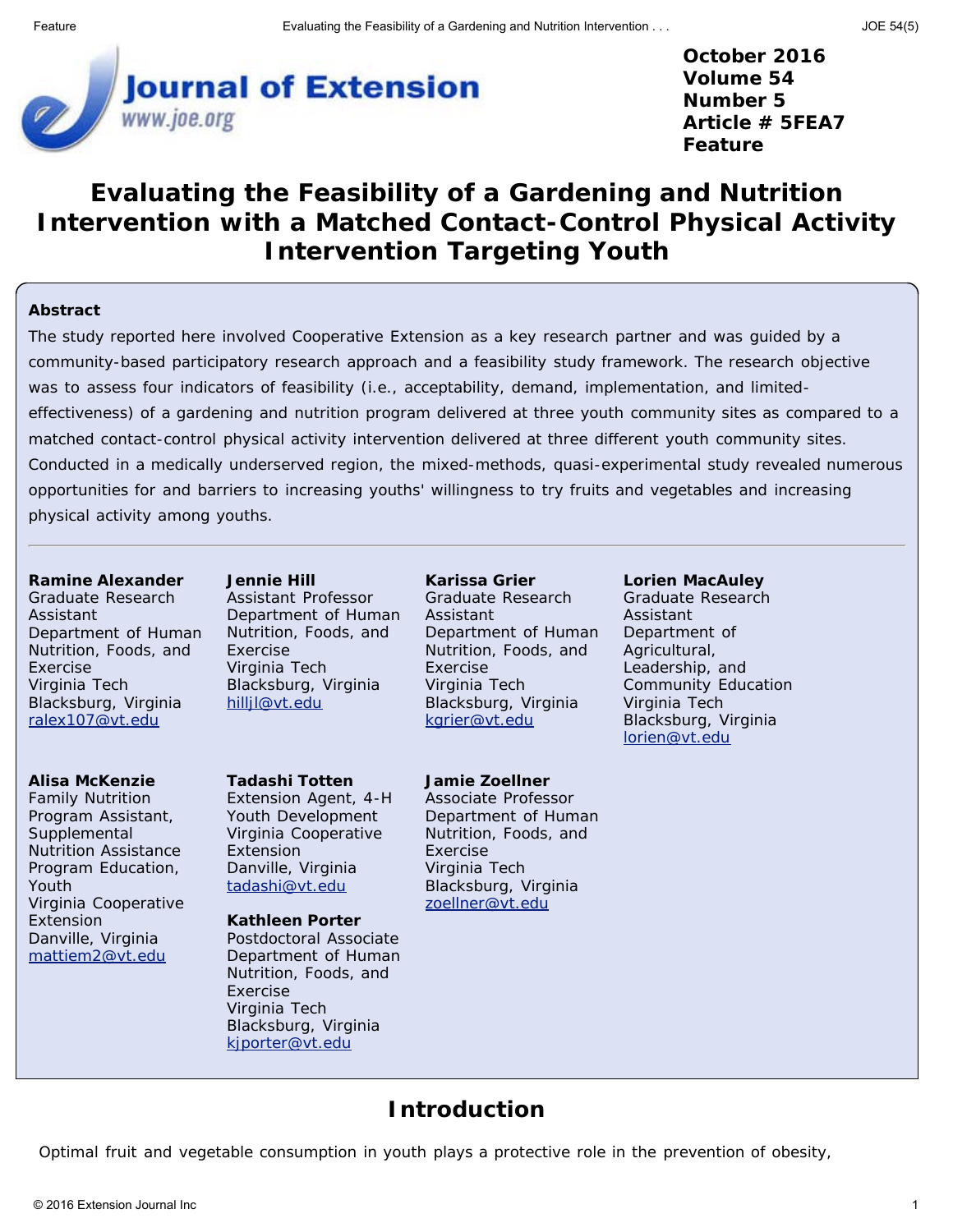#### Feature Evaluating the Feasibility of a Gardening and Nutrition Intervention . . . JOE 54(5)

cardiovascular disease, and other chronic conditions (Van Duyn & Pivonka, 2000). However, the percentage of youths who consume fruits and vegetables decreases with age (Nielsen, Rossen, Harris, & Ogden, 2014). Several studies have shown that experiential, garden-based nutrition education programs have the potential to expand preferences and improve dietary intake of fruits and vegetables among youths (Robinson-O'Brien, Story, & Heim, 2009; Story, Lytle, Birnbaum, & Perry, 2002). Along with fruit and vegetable intake, physical activity (PA) also has important health benefits (Van der Horst, Paw, Twisk, & Van Mechelen, 2007). However, only about 24.8% of youths engage in moderate-to-vigorous PA for 60 min at a time (Fakhouri, Hughes, Burt, Song, Fulton, & Ogden, 2014). Although various evidence-based nutrition and PA programs are available (Research-Tested Intervention Programs, 2014), an understudied factor is the translation of these programs into real-world settings, including those involving health-disparate populations.

Community-based participatory research (CBPR) is an approach used to identify and address social and public health issues in communities (Israel, Eng, Schulz, & Parker, 2005; Minkler & Wallerstein, 2010). This approach to research can build community welfare (Newhall, 2013) and engage community members in addressing their own health concerns (Wallerstein & Duran, 2010).

Guided by the CBPR approach, the Dan River Partnership for a Healthy Community was formed in 2009 when interested stakeholders and academic researchers saw a need to combat obesity in the Dan River Region. Located in south-central Virginia and north-central North Carolina, this region suffers from health and economic disparities and has been deemed a medically underserved region (Virginia Department of Health, 2008). The region is home to some of the highest rates of obesity, diabetes, and cardiovascular disease in the United States.

A 2-day comprehensive participatory planning and evaluation workshop identified community priorities and concerns (Zoellner, Zanko, Price, Bonner, & Hill, 2012). Two prioritized interventions were (a) establishing community garden (CG) initiatives to increase accessibility of fresh foods and (b) providing PA programming. Since the workshop, the partnership has executed several related projects and health initiatives in the region (Dan River Partnership for a Healthy Community, 2014). The partnership includes approximately 25 local organizations, including Cooperative Extension. By spearheading subcommittees and engaging in and leading community programming, Extension has played a vital role in the networking and collaborations of the partnership.

In 2010 and 2011, a community needs assessment and mixed-methods case study was conducted to further explore opportunities for and barriers to sustainable CG initiatives in the Dan River Region (Zanko, 2012; Zoellner et al., 2012). In 2012, the partnership launched a study evaluating the feasibility of developing and implementing a gardening and nutrition program (also referred to herein as a CG program or CG intervention) in two low-income housing authorities (Grier et al., 2015). In that initial small-scale study, program evaluations showed significant improvements in self-efficacy for asking for fruits and vegetables, overall gardening knowledge, and knowledge of recommendations from MyPlate, the U.S. Department of Agriculture (USDA) nutrition guide. However, the study was performed at two community sites that had limited numbers of participating youths and included no control site, and community partners were not involved in intervention delivery. Extending from that initial feasibility study, the study reported here was intended to further strengthen the CBPR components of the research and to improve the overall study design methodology for evaluating the feasibility of the program.

## **Purpose and Objectives**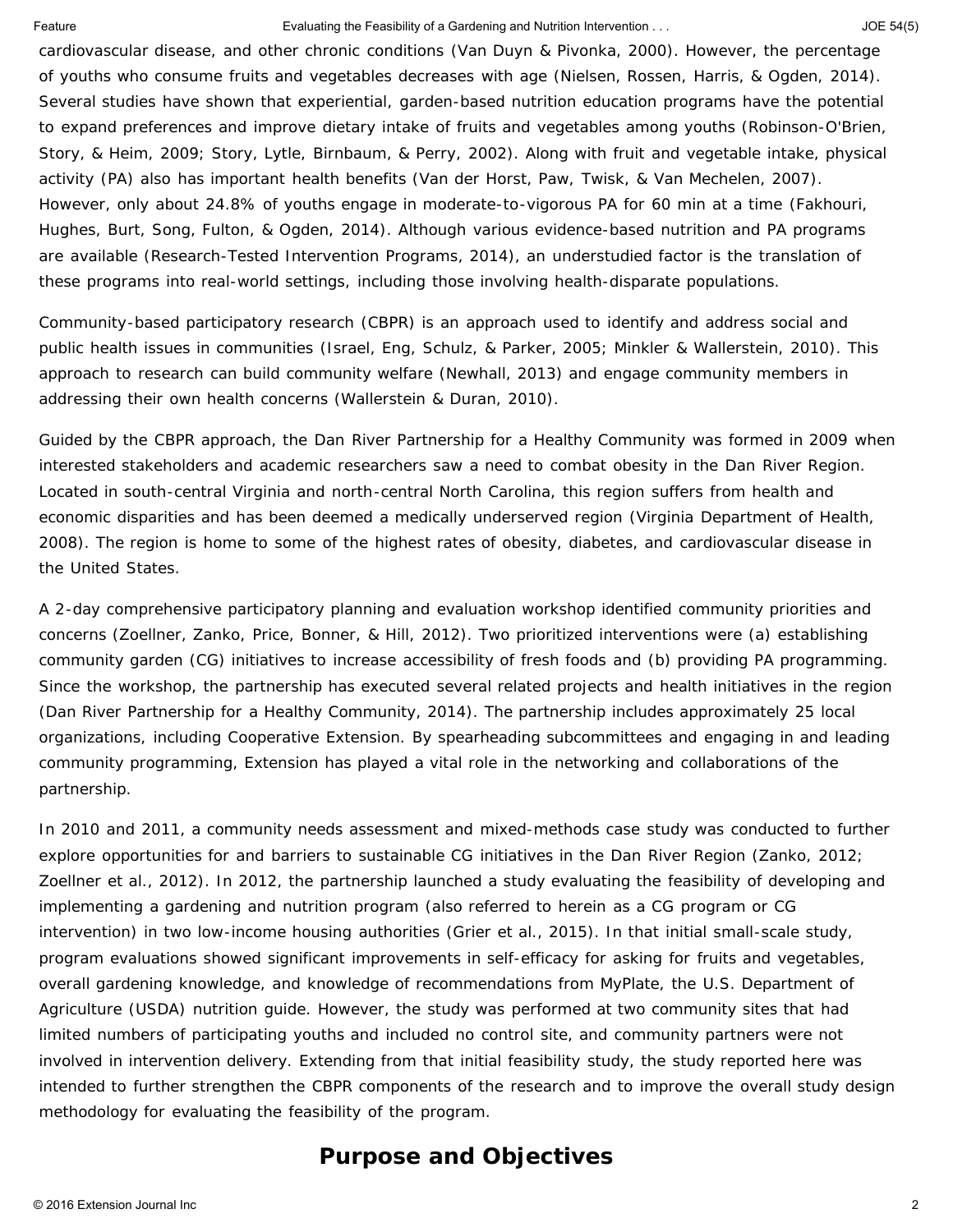Aligned with the feasibility framework suggested by Bowen et al. (2009), the objectives of the study were to assess acceptability, demand, implementation, and limited-effectiveness of the gardening and nutrition program.

- Acceptability of an intervention reflects how both the targeted individuals and those involved in program implementation react to the intervention.
- Demand is the extent to which intervention aspects are used by target participants.
- Implementation is defined as the extent to which, likelihood of, and manner in which an intervention can be fully implemented as planned and proposed.
- Limited-effectiveness refers to the potential of the intervention to successfully improve targeted outcomes with the intended population.

In comparison to the initial feasibility study, an important distinction of the phase of the initiative described herein was the involvement of Extension agents as key partners in the research implementation, most notably program delivery.

### **Methods**

The mixed-methods, quasi-experimental, pretest-posttest study design involved six youth-based community sites in the Dan River Region. The sites were matched by type (i.e., two structured summer camps, two Boys & Girls Clubs sites, and two housing authority sites), and one of each type was assigned to receive either the CG program or a matched contact-control PA intervention. Each 8-week program was offered at the assigned sites and comprised one 90-min session weekly. In addition to strengthening the ability of the research to test the feasibility of the CG program, the research design allowed all enrolled youths to participate in health-related programming. The research was approved by the Virginia Tech Institutional Review Board, and signed parental consent and youth assent were obtained prior to program initiation. A \$5 gift card was given to each youth who participated in the focus groups.

Representatives from Extension, other researcher partners, and the regional USDA Summer Feeding Program identified sites and planned the study. Each selected site participated in the feeding program. Researchers and community site program leaders met to discuss the purpose and potential benefits of the relevant program (CG or PA) and to engage community staff in recruitment and program facilitation.

To be eligible, youths had to attend the summer camp, participate in Boys & Girls Clubs, or live in the housing authority; be 8 to 14 years old; and complete a baseline assessment. Although all youths at a particular site were allowed to engage in the program at the site, data were not collected for a youth if eligibility criteria were not met.

## **CG Program**

Each session of the CG program included 60 min of classroom education on nutrition and gardening content, which was delivered through didactic presentations and group discussions, and 30 min of experiential gardening, during which youths experienced hands-on application of the classroom content in the garden.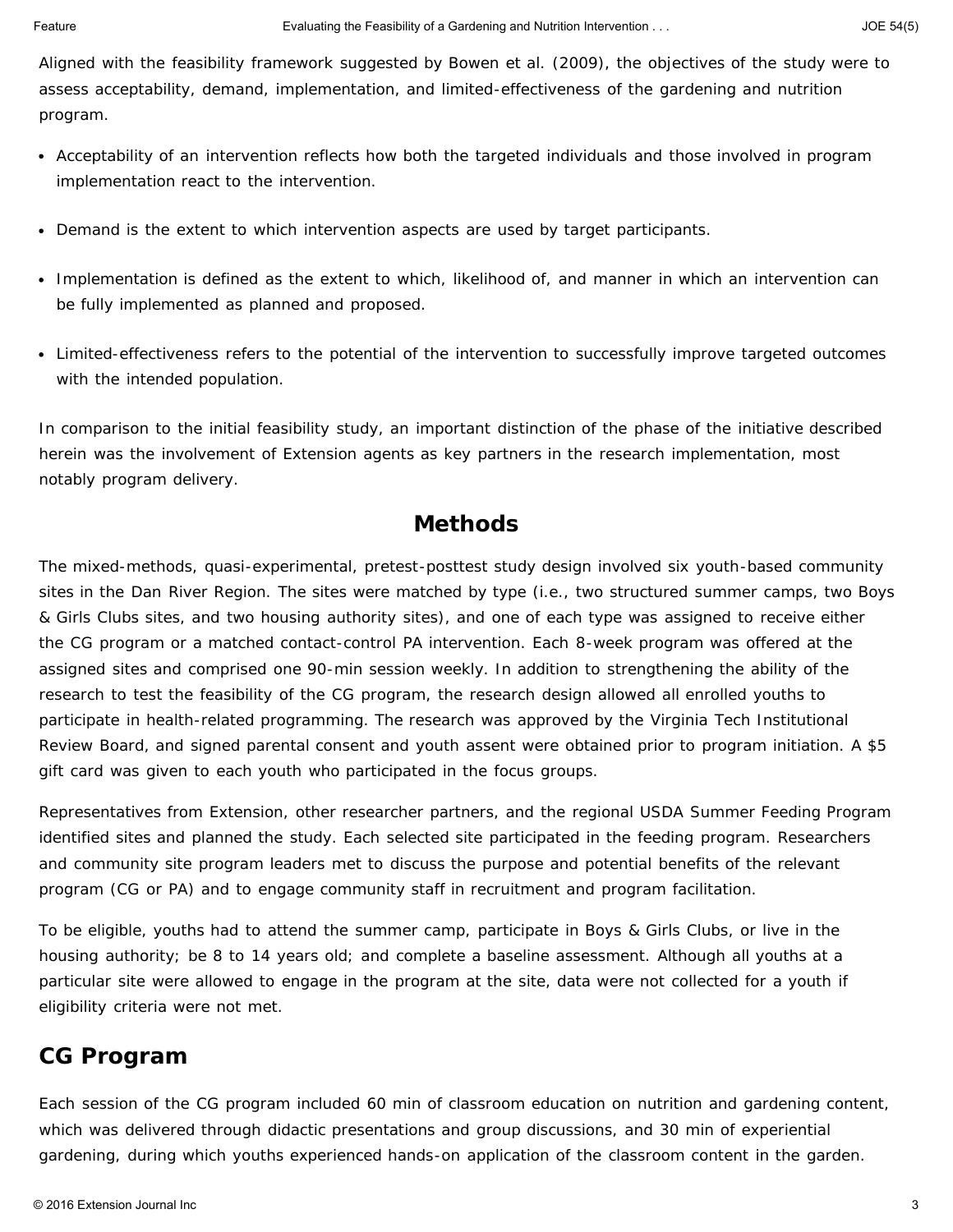#### Feature Evaluating the Feasibility of a Gardening and Nutrition Intervention . . . JOE 54(5)

Results and lessons learned from the initial feasibility study informed curriculum modifications that were put in place for the study reported here (Grier et al., 2015). Curriculum content and topics focused on gardening techniques (e.g., planting, maintenance, harvesting) and healthful food and beverage choices based on MyPlate recommendations. Food preparation and sampling occurred each week, and a collection of recipes used during the program was provided to participants. The curriculum was a combination of the junior master gardener curriculum (Junior Master Gardener Teacher/Leader Guide, Level One, 1999; Welsch, Whittlesey, Seagraves, Hall, & Harlow, 1999) and Virginia Tech Cooperative Extension agriculture and nutrition curricula. Biweekly newsletters on gardening and home fruit and vegetable consumption were given to youths and their parents. Two Virginia Cooperative Extension professionals, who were active members of the partnership's nutrition subcommittee, collaborated with three Virginia Tech researchers to deliver the program content. One Cooperative Extension professional was a family nutrition program assistant, and the other was a 4-H youth development Extension agent who was proficient in agriculture. Both lived and worked in the area and had extensive experience in youth engagement.

## **PA Program**

Each session of the PA program included 30 min of content and instruction and 60 min of PA relating to the curriculum content for the week. Curriculum content was delivered by three researchers and was adapted from the Sports, Play, and Active Recreation for Kids (SPARK) afterschool curriculum. SPARK is a researchbased program designed to be enjoyable while promoting high levels of PA (Sallis et al., 1997). Biweekly newsletters were given to youths and their parents to encourage daily PA.

#### **Measures**

Measures used for the various indicators of feasibility are described in this section; additional details are presented in Table 1 at the end of the section.

## **Acceptability and Demand**

Measures of acceptability and demand for both programs involved youths and program site leaders. For youths, attendance and program retention was assessed. Also, postprogram focus group sessions involving a 10-item semistructured script were conducted to capture the youths' opinions about program components. Focus group sessions were audio-recorded and transcribed verbatim. Nutrition and gardening measures had been pretested during the initial feasibility study with youths 8 to 14 years of age in the targeted region (Grier et al., 2015). For site leaders, individual postprogram interviews were conducted by trained research staff, and researcher field notes were recorded. Nine open-ended questions evaluated the leaders' perceptions of program components, the recruitment experience, youth engagement, and the potential for program continuation.

## **Implementation**

For each session, a 4-point implementation measure was completed collectively by program delivery staff to reflect the degree to which learning objectives were met (1 = *not met*, 4 = *met completely*). Also, field notes related to facilitators and barriers to implementation were recorded. After each session, staff discussed and reached consensus on the degree to which each objective was met. Time spent on activities was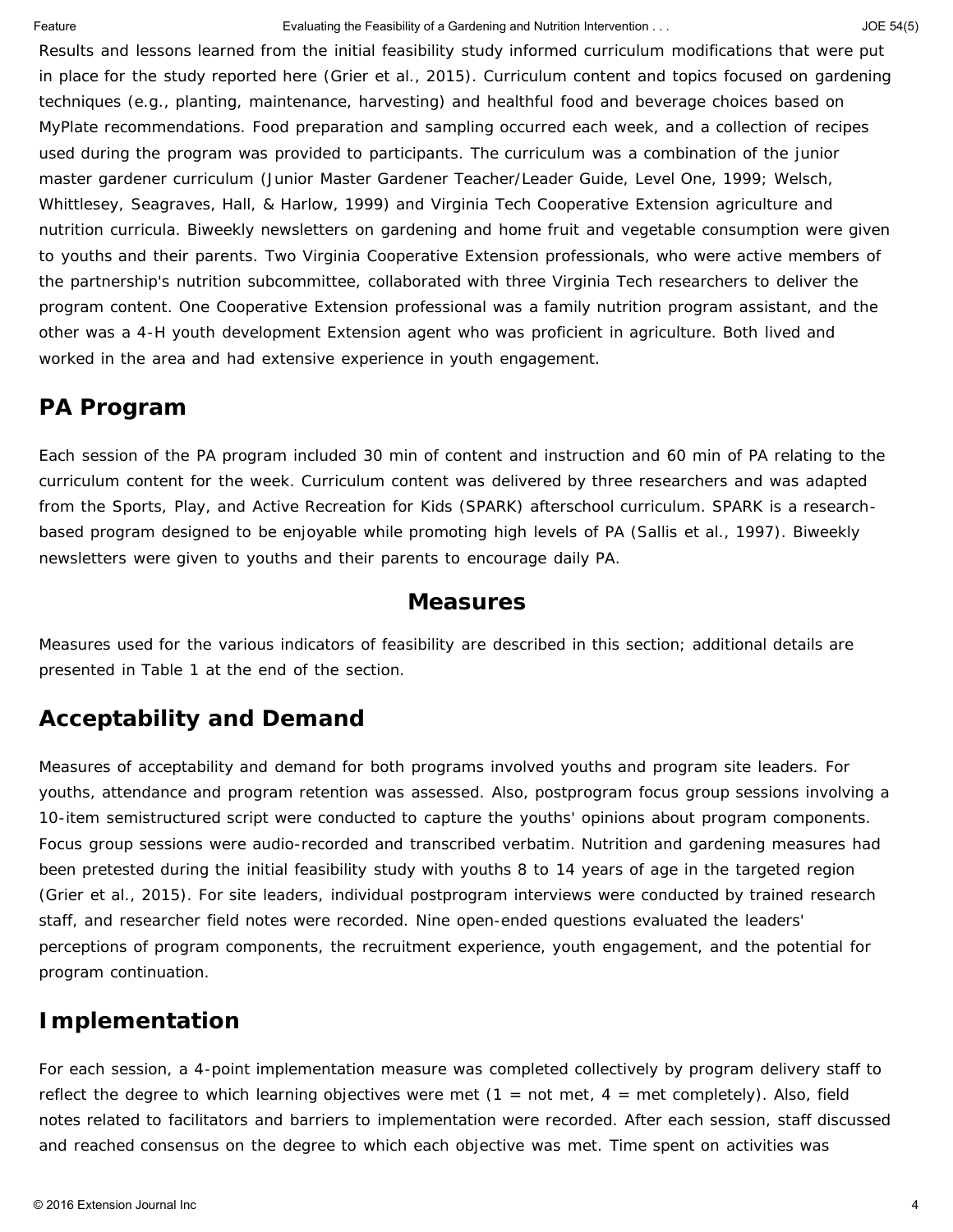recorded as well.

## **Limited-Effectiveness**

Limited-effectiveness was measured using baseline and follow-up data for the youths. As noted previously, nutrition and gardening measures used in the study reported here had been pretested during the initial feasibility study. The primary pretested outcome measure was willingness to try fruits and vegetables (Thomson et al., 2010). Other outcome measures included self-efficacy for eating fruits and vegetables (Geller, Dzewaltowski, Rosenkranz, & Karteroliotis, 2009), self-efficacy for asking for fruits and vegetables (Domel et al., 1996), and measures developed for the purposes of the study (i.e., expectations for eating fruits and vegetables, fruit and vegetable consumption [Centers for Disease Control and Prevention, 1999], self-efficacy for gardening, gardening knowledge, and nutrition knowledge). For the PA group, the primary outcome measure was number of days active for 60 min over the preceding 7 days (Eaton et al., 2012). Other outcome measures included screen time (Eaton et al., 2012), PA self-efficacy (Eaton et al., 2012), and PA knowledge. Depending on youth and site needs, surveys were either interview-administered in small groups or self-completed. Demographic data were assessed. For each youth, height was measured using a portable stadiometer, and weight and body mass index (BMI) were measured using a Tanita body fat analyzer model TBF-310GS. BMI *z* scores were calculated using standard scoring procedures (The Children's Hospital of Philadelphia, 2015) to identify the proportion of youths enrolled who were overweight or obese. All data collectors were trained prior to conducting assessments.

| Feasibility Measures and Sample Questions |               |                                                                                                                                             |  |  |  |  |  |  |
|-------------------------------------------|---------------|---------------------------------------------------------------------------------------------------------------------------------------------|--|--|--|--|--|--|
| <b>Measure</b>                            | <b>Target</b> | Sample question(s)                                                                                                                          |  |  |  |  |  |  |
| Acceptability and demand                  |               |                                                                                                                                             |  |  |  |  |  |  |
| Postprogram focus group<br>session        | <b>Youths</b> | • What did you like most about<br>the program?                                                                                              |  |  |  |  |  |  |
|                                           |               | • What did you like least about<br>the program?                                                                                             |  |  |  |  |  |  |
|                                           |               | • What was your favorite<br>game?                                                                                                           |  |  |  |  |  |  |
|                                           |               | • How would you feel about<br>working with program site<br>leaders as assistant staff if<br>this program were to come<br>back to your site? |  |  |  |  |  |  |
| Attendance                                | Youths        | • How many children are<br>present that enrolled in the<br>program?                                                                         |  |  |  |  |  |  |

| Table 1.                                |
|-----------------------------------------|
| Casibility Moasuros and Sample Question |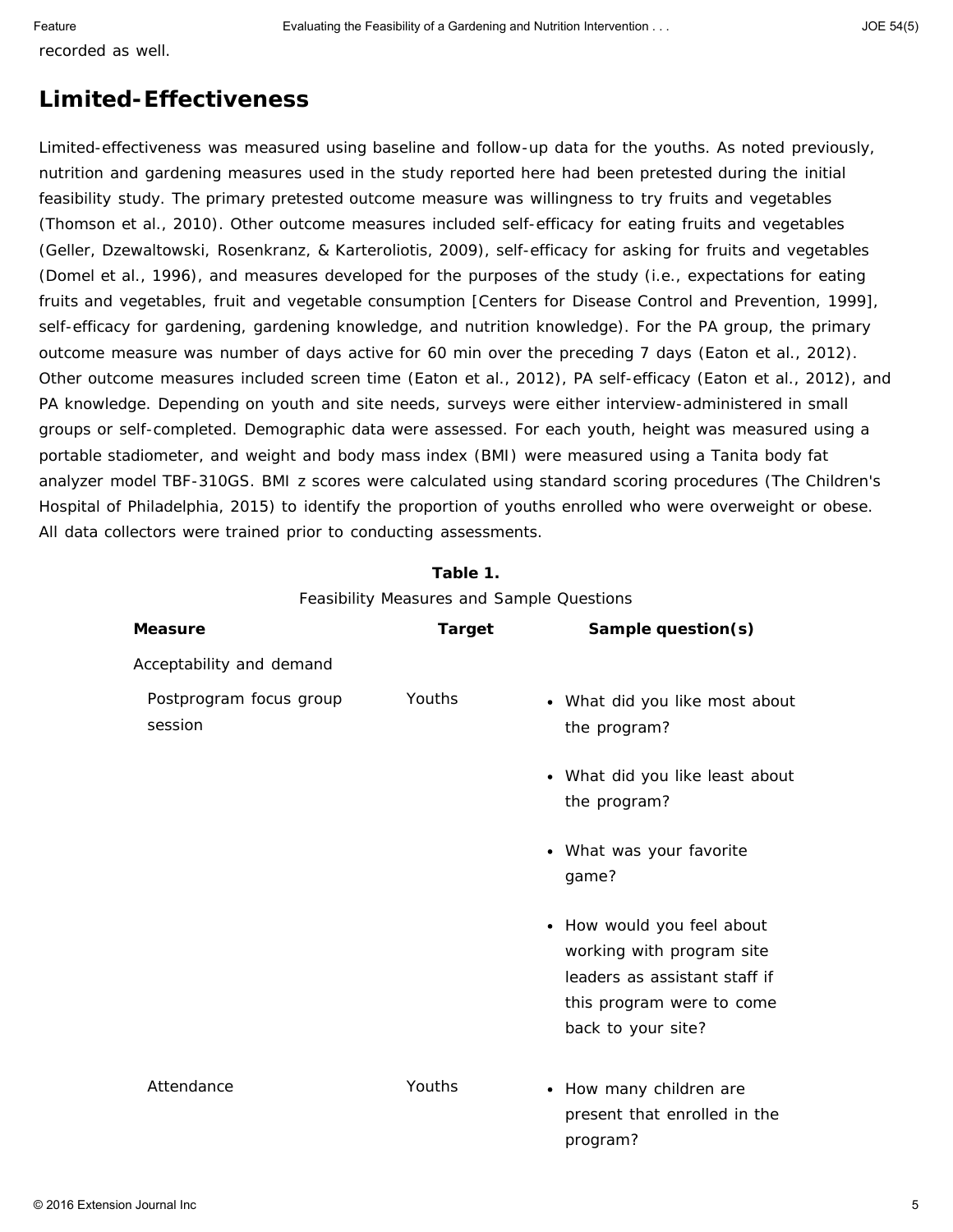|  | JOE 54(5) |  |
|--|-----------|--|
|--|-----------|--|

| Postprogram interview                                                                                              | Program site<br>leaders        | • Talk to me about your<br>experience in trying to recruit<br>your youth to enroll in the<br>program.          |
|--------------------------------------------------------------------------------------------------------------------|--------------------------------|----------------------------------------------------------------------------------------------------------------|
|                                                                                                                    |                                | Did you notice any changes<br>$\bullet$<br>in willingness to try fruits<br>and vegetables?                     |
|                                                                                                                    |                                | • Did you notice any changes<br>in willingness to engage in<br>physical activity?                              |
|                                                                                                                    |                                | • What was your perception of<br>the data collection<br>component of the program?                              |
| Implementation                                                                                                     |                                |                                                                                                                |
| Evaluation and field notes                                                                                         | Intervention<br>delivery staff | • What were the barriers or<br>challenges to<br>implementation?                                                |
| Limited-efficacy                                                                                                   |                                |                                                                                                                |
| "Pre-post" gardening survey-<br>willingness to try FV,<br>expectations for eating FV,                              | Youths                         | Would you be willing to taste<br>$\bullet$<br>a new fruit?                                                     |
| self-efficacy for eating FV,<br>self-efficacy for asking for FV,<br>self-efficacy for gardening, FV<br>consumption |                                | For dinner do you think you<br>٠<br>can eat your favorite fruit<br>instead of your usual<br>dessert?           |
|                                                                                                                    |                                | For breakfast, do you think<br>$\bullet$<br>you can add fruit to your<br>cereal?                               |
|                                                                                                                    |                                | Do you think you can ask<br>$\bullet$<br>someone in your family to<br>buy your favorite fruit or<br>vegetable? |
|                                                                                                                    |                                | Do you think you can prepare<br>$\bullet$<br>the soil and plant seeds or                                       |

young plants for a garden?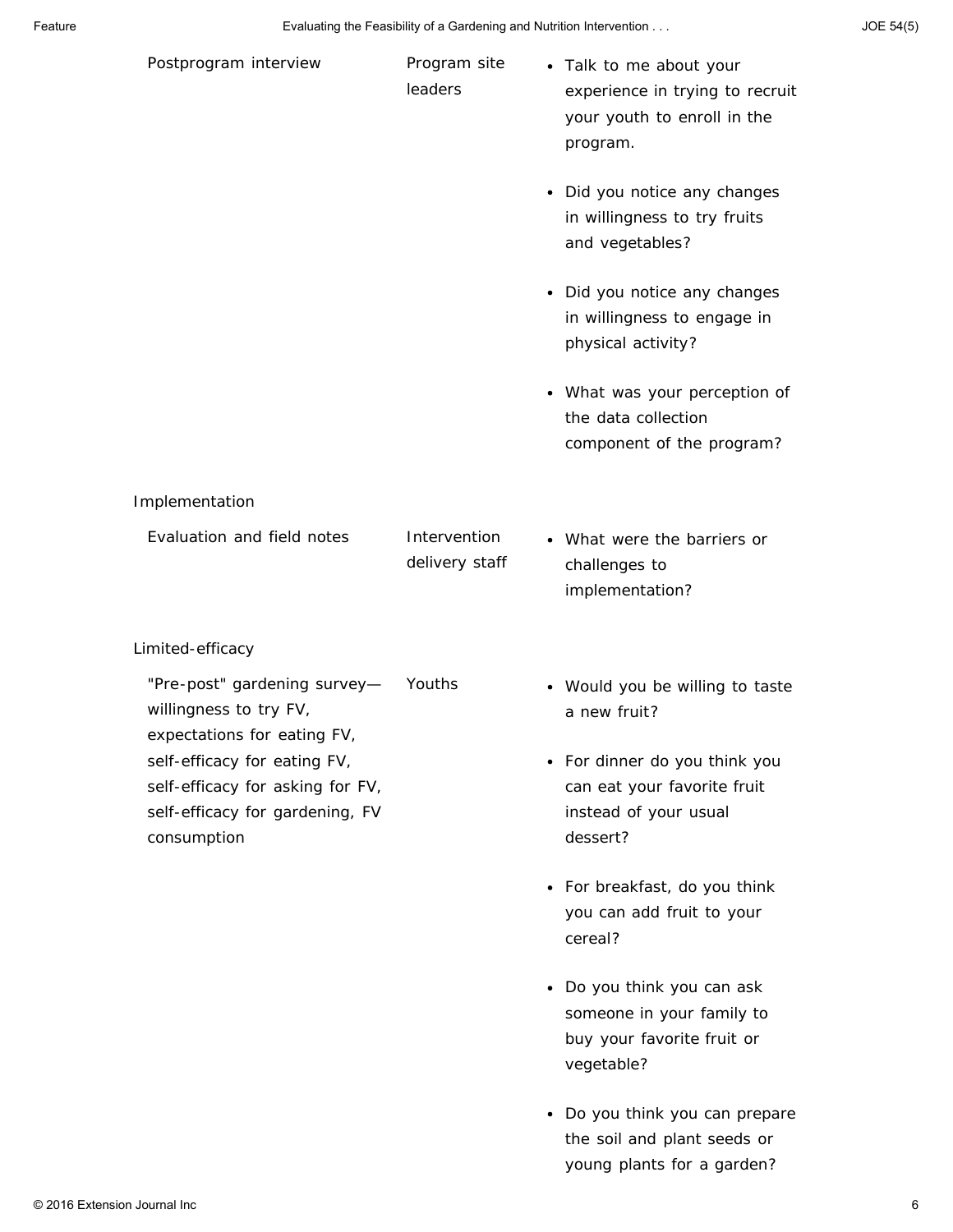|                                                                                                                       |        | • During the past 7 days, how<br>many times did you eat fruit?<br>(Do not count fruit juice.)                              |
|-----------------------------------------------------------------------------------------------------------------------|--------|----------------------------------------------------------------------------------------------------------------------------|
| "Pre-post" physical activity<br>survey-screen time (TV and<br>games), self-efficacy for PA,<br>days active for 60 min | Youths | • On an average day, how<br>many hours do you spend<br>watching TV?                                                        |
|                                                                                                                       |        | Do you think you can be<br>physically active with other<br>kids your age?                                                  |
|                                                                                                                       |        | • During the past 7 days, on<br>how many days were you<br>physically active for a total of<br>at least 60 minutes per day? |
| Knowledge-gardening<br>knowledge, nutrition                                                                           | Youths | • Do plants need air to grow?                                                                                              |
| knowledge, PA knowledge                                                                                               |        | • Is dairy part of the MyPlate<br>picture?                                                                                 |
|                                                                                                                       |        | • How many minutes of<br>physical activity should<br>someone your age get every<br>day?                                    |
| <i>Note.</i> FV = fruits and vegetables. $PA = physical activity$ .                                                   |        |                                                                                                                            |

### **Data Analysis**

Data were analyzed using SPSS 21.0. Cronbach's alpha was used to determine the measure of reliability at baseline, excluding knowledge outcomes. Repeated measures analysis of variance was used to compare the between-group effects relative to preprogram-to-postprogram change. Knowledge scores were calculated as percentage correct versus incorrect. Only data from participants who completed both the preprogram and postprogram assessments and attended at least one CG or PA session were included in the analysis. The level of statistical significance was set as *p* < .05. Qualitative data were coded through a semiopen coding by three independent researchers and were subsequently discussed for consensus and analyzed for emergent themes (Creswell, 2012).

## **Results**

# **Acceptability and Demand**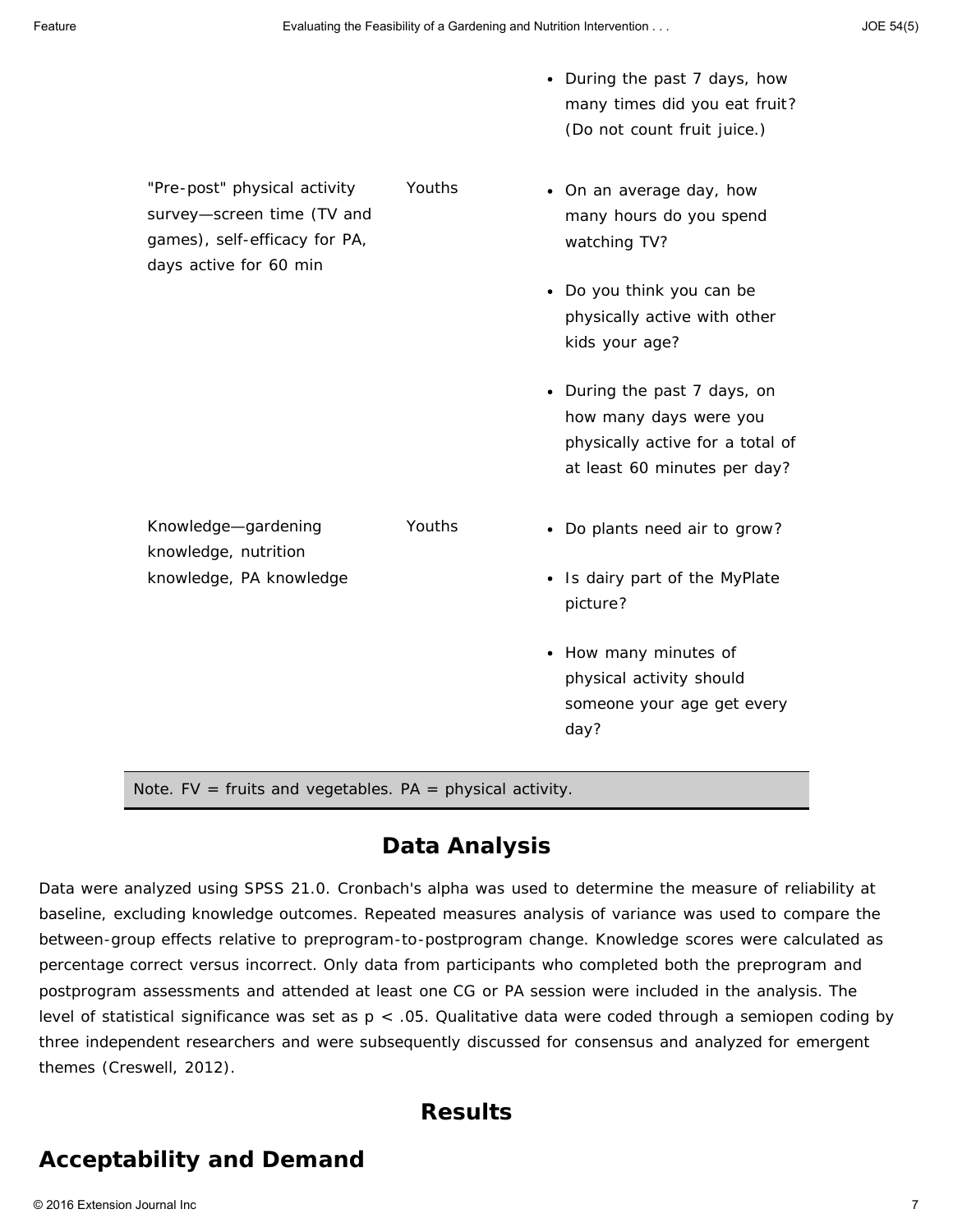Across the three CG program sites, approximately 93 youths were eligible, of which 32 (34%) enrolled in the program. Of those 32, 19 (59%) completed follow-up assessments. Enrolled participants attended an average of 4.1 CG program sessions, or about 51% of the eight available sessions. Across the three PA program sites, approximately 141 youths were eligible, of which 61 (43%) enrolled. Of those 61, 49 (80%) completed follow-up assessments. Enrolled participants attended an average of 4.9 PA program sessions, or about 61% of the eight available sessions. Site differences related to study enrollment, completion, and attendance are illustrated in Figures 1 and 2.

#### **Figure 1.**

Eligible Youths Who Completed Baseline and Follow-Up Assessments and Average Attendance of Youths in the CG Program

> Total Eligible, CG Sites,  $n = 93$ Structured Summer Camp,  $n = 19$ Boys & Girls Clubs,  $n = 54$ Housing Authority,  $n = 20$

Total Enrolled,  $n = 32$  (34%) Structured Summer Camp,  $n = 12(63%)$ Boys & Girls Clubs,  $n = 10(19%)$ Housing Authority,  $n = 10 (50%)$ 

Total Follow-Up Completion,  $n = 19$  (59%) Structured Summer Camp,  $n = 6/12$  (50%) Boys & Girls Clubs,  $n = 9/10$  (90%) Housing Authority,  $n = 4/10$  (40%)

Average Weekly Attendance, 4.1

Sessions (51%) Structured Summer Camp,  $n = 4.5$  (SD = 2.9) Boys & Girls Clubs,  $n = 4.9$  (SD = 2.1) Housing Authority,  $n = 3.0$  (SD = 2.3)

#### **Figure 2.**

Eligible Youths Who Completed Baseline and Follow-Up Assessments and Average Attendance of Youths in the PA Program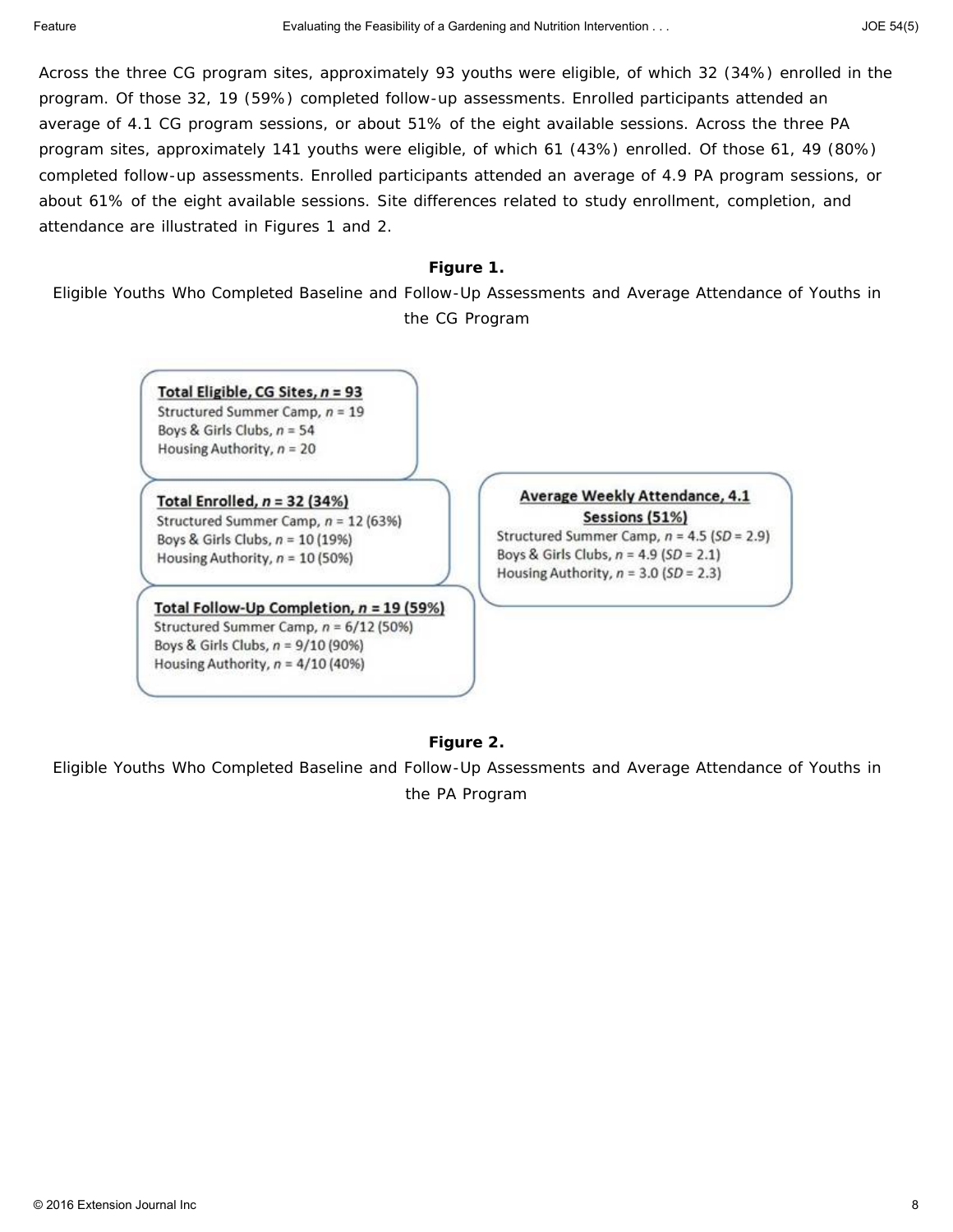Total Eligible, PA Sites,  $n = 141$ Structured Summer Camp,  $n = 48$ Boys & Girls Clubs,  $n = 48$ Housing Authority,  $n = 45$ 

Total Enrolled,  $n = 61$  (43%) Structured Summer Camp, n = 14 (29%) Boys & Girls Clubs, n = 20 (42%)

Housing Authority,  $n = 27(60%)$ 

Total Follow up Completion,  $n = 49$  (80%) Structured Summer Camp,  $n = 11/14$  (79%) Boys & Girls Clubs,  $n = 14/20(70%)$ Housing Authority,  $n = 24/27$  (89%)

Average Weekly Attendance, 4.9 Sessions (61%) Structured Summer Camp,  $n = 4.5$  (SD = 2.3) Boys & Girls Clubs,  $n = 5.4$  (SD = 2.2) Housing Authority,  $n = 4.9$  (SD = 2.1)

At program completion, 40 youths participated in seven focus groups, with approximately five to seven youths in each group. Focus group sessions were conducted at four of the six sites, and each lasted about 25 min. For the CG program sites, 96% of the youths expressed positive impressions, with the "most liked" components including sampling foods and playing games. For the PA program sites, 92% of the youths had positive feedback, and playing games and learning about being active were "most liked" components. The most common suggestion for making both programs more enjoyable was increasing the number of games incorporated in the lessons.

Key informant interviews, averaging 15 min, were conducted with site leaders at five of the six program sites. Site leaders at both CG program sites and PA program sites expressed enthusiasm for continuing the program. For example, one site leader said, "The kids enjoyed the staff and would like to have the program again." Site leaders also noticed increased cohesiveness, excitement, and anticipation of the program among youth participants. They did not report any major threats to acceptability.

# **Implementation**

Table 2 shows data related to implementation of learning objectives and time spent on programming. On a 4-point scale, the average degree to which objectives were met was 3.6 (*SD* = 0.35) for the CG program and 3.6 (*SD* = 0.29) for the PA program. For both conditions, the highest degree of objectives met occurred in the programs at the structured summer camps.

For the CG program, overall time in minutes spent on nutrition lessons averaged 57.7 (*SD* = 7.6), whereas time in minutes spent on gardening averaged 22.0 (*SD* = 5.2). Program delivery personnel at the housing authority site generally spent less time on the lesson, and those at the Boys & Girls Clubs site spent less time in the garden. However, program delivery personnel at both the structured summer camp and the Boys & Girls Clubs site slightly exceeded the allotted time for instruction. This finding was attributed to two main factors: the time needed to manage classroom distractions and the time needed to prepare ingredients for food sampling. Time spent delivering the curriculum at the housing authority site was approximately 10 min shorter than intended, largely due to the age variation of attendees. Lesson content was adjusted as needed to account for lower comprehension levels and allow for participation of all youths present.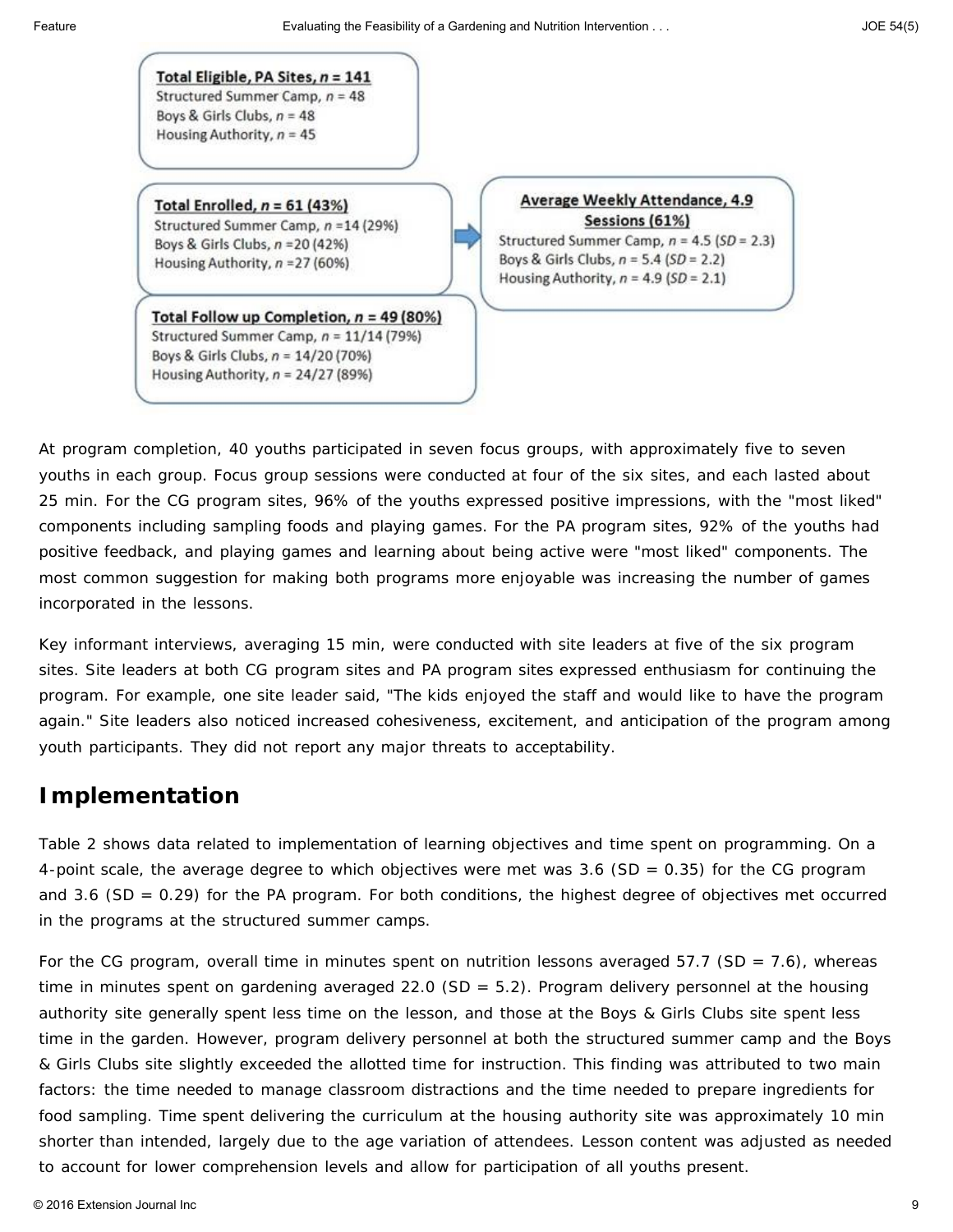For the PA program, overall time in minutes spent on lessons averaged 34.5 (*SD* = 7.2), whereas the time in minutes spent on PA averaged 51.3 (*SD* = 6.7). Program delivery personnel at the housing authority site spent more time on the lesson, largely due to classroom management needs. Program delivery personnel at the structured summer camp spent the least amount of time engaged in PA, due to the summer camp schedule.

#### **Table 2.**

| Average Implementation of Learning Objectives and Time Spent on Programming           |                  |                        |                             |                    |  |  |  |  |
|---------------------------------------------------------------------------------------|------------------|------------------------|-----------------------------|--------------------|--|--|--|--|
|                                                                                       | <b>Overall</b>   | <b>Structured</b>      | Boys &                      | Housing            |  |  |  |  |
| <b>Metric</b>                                                                         | average<br>M(SD) | summer<br>camp $M(SD)$ | <b>Girls Clubs</b><br>M(SD) | authority<br>M(SD) |  |  |  |  |
| Community garden program sites                                                        |                  |                        |                             |                    |  |  |  |  |
| Average implementation 3.6 (0.35)<br>of learning objectives <sup>a</sup>              |                  | 3.9(0.01)              | 3.6(0.5)                    | 3.2(0.7)           |  |  |  |  |
| Average amount of 57.7 (7.6) 61 (6.8)<br>time spent on lesson<br>$(min)^b$            |                  |                        | 63 (17.0)                   | 49 (15.0)          |  |  |  |  |
| Average amount of<br>time spent on<br>gardening (min) <sup>b</sup>                    | 22.0(5.2)        | 25.0(5.0)              | 16.0(8.0)                   | 25.0(15.0)         |  |  |  |  |
|                                                                                       |                  |                        |                             |                    |  |  |  |  |
| Physical activity program sites                                                       |                  |                        |                             |                    |  |  |  |  |
| Average implementation 3.6 (0.29) 3.9 (0.2)<br>of learning objectives <sup>a</sup>    |                  |                        | 3.4(0.6)                    | 3.4(0.6)           |  |  |  |  |
| Average amount of<br>time spent on lesson<br>$(min)^b$                                | 34.5(7.2)        | 31.0 (14.0)            | 30.0(4.5)                   | 43.0 (11.0)        |  |  |  |  |
| Average amount of 51.3 (6.7)<br>time spent on physical<br>activity (min) <sup>b</sup> |                  | 44.0 (12.0)            | 53.0 (10.0)                 | 57.0 (15.0)        |  |  |  |  |

aImplementation was the degree to which learning objectives were met and was assessed on a 4-point Likert scale: 1, *not met*; 4, *met completely*. <sup>b</sup>Reported as time per day.

### **Limited-Effectiveness**

Of the 19 youths who completed baseline and follow-up assessments at the CG program sites, the average age in years was 10.54 (*SD* = 1.63), 81% were males, and 90.5% were African Americans. BMI *z* scores indicated that 5.2% of CG program participants were overweight. Of the 49 youths who completed baseline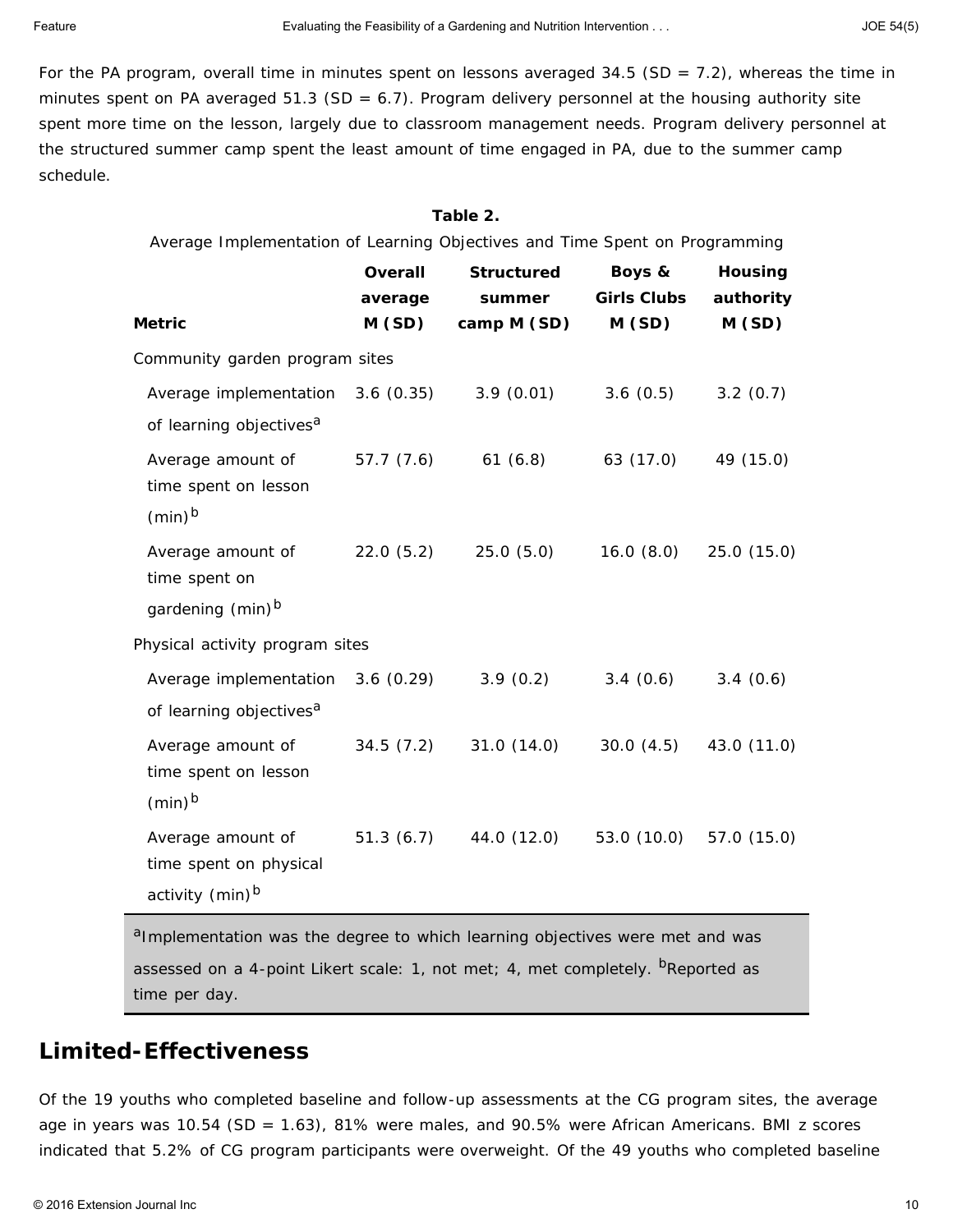Feature Evaluating the Feasibility of a Gardening and Nutrition Intervention . . . JOE 54(5)

and follow-up assessments at the PA program sites, the average age in years was 10.76 (*SD* = 1.89), 52% were males, and 72.9% were African Americans. Also, 14.3% of PA program participants were overweight, and 6.1% were obese. Related to race and gender, there were no between-group differences for the CG and PA groups, or for study completers and noncompleters.

There were few preprogram and postprogram differences of effectiveness outcomes between the two conditions. Results indicated that there was a statistically significant difference between groups for fruit and vegetable consumption. Specifically, participants in the CG program decreased their fruit and vegetable consumption between pretesting and posttesting, whereas participants in the PA program increased their fruit and vegetable consumption between pretesting and posttesting (Table 3).

### **Table 3.**

Pretest and Posttest Differences Between CG Intervention Group and Matched Contact-Control PA Intervention Group

|                                  |              |       |                 | $CG (n = 19)$ |          |                 | PA $(n = 49)$ |         |                  |           |
|----------------------------------|--------------|-------|-----------------|---------------|----------|-----------------|---------------|---------|------------------|-----------|
|                                  |              |       |                 | Follow-       |          |                 | Follow-       |         | Overall          | Between-  |
|                                  |              | # of  | <b>Baseline</b> | $up$ $M$      | Change   | <b>Baseline</b> | $up$ $M$      | Change  | effects          | group     |
| <b>Measure</b>                   | $\mathbf{a}$ | items | M(SD)           | (SD)          | score    | M(SD)           | (SD)          | score   | $\boldsymbol{p}$ | effects p |
| Gardening measures               |              |       |                 |               |          |                 |               |         |                  |           |
| Willingness to try FVa           | .965         | 24    | 1.12            | 1.26          | 0.13     | 1.21            | 1.25          | 0.06    | .006             | .253      |
|                                  |              |       | (.43)           | (.41)         | (.30)    | (.36)           | (.38)         | (.22)   |                  |           |
| Food frequency <sup>b</sup>      | .924         | 6     | 1.46            | .80           | $-0.66*$ | 1.06            | 1.11          | 0.05    | .044             | $.020*$   |
|                                  |              |       | (.82)           | (.58)         | (1.01)   | (.83)           | (.87)         | (1.08)  |                  |           |
| Self-efficacy for eating         | .522         | $13$  | 2.46            | 1.25          | $-1.21$  | 1.26            | 1.29          | 0.23    | .108             | .092      |
| $FV^C$                           |              |       | (4.89)          | (.42)         | (5.08)   | (.44)           | (.45)         | (.43)   |                  |           |
| Self-efficacy for asking         | .940         | 8     | 2.11            | 1.51          | $-0.61$  | 1.68            | 1.45          | $-0.22$ | .130             | .477      |
| for $FV^C$                       |              |       | (2.64)          | (.43)         | (2.73)   | (1.63)          | (.49)         | (1.62)  |                  |           |
| Self-efficacy for                | .942         | 6     | 1.21            | 1.38          | 0.17     | 1.41            | 1.79          | 0.38    | .363             | .722      |
| gardening <sup>C</sup>           |              |       | (.41)           | (.54)         | (.59)    | (.46)           | (2.32)        | (2.34)  |                  |           |
| Expectations for eating          | .780         | 7     | 1.47            | 1.62          | $-0.15$  | 1.47            | 1.61          | 0.14    | .042             | .971      |
| $FV^d$                           |              |       | (.40)           | (.37)         | (.51)    | (.47)           | (.42)         | (.51)   |                  |           |
| Gardening knowledge <sup>e</sup> | .637         | 6     | 80.8%           | 87.2%         | 0.06     | 79.1%           | 86.3          | $0.07*$ | .034             | .892      |
|                                  |              |       | (.16)           | (.01)         | (.17)    | (.21)           | (.13)         | (.20)   |                  |           |
| Nutrition knowledge <sup>e</sup> | .681         | 10    | 54.4%           | 70.6%         | $16*$    | 51%             | 55.5%         | 0.05    | .020             | .181      |
|                                  |              |       | (.25)           | (.29)         | (.20)    | (.24)           | (.27)         | (.32)   |                  |           |
| PA measures                      |              |       |                 |               |          |                 |               |         |                  |           |
| Self-efficacy for PAC            | .906         | 8     | 1.35            | 1.57          | 0.22     | 1.41            | 1.53          | $0.12*$ | .001             | .300      |
|                                  |              |       | (.40)           | (.344)        | (.48)    | (.42)           | (.35)         | (.32)   |                  |           |
| PA knowledge <sup>e</sup>        | .493         | 9     | 56.2%           | 69.1%         | 0.13     | 60.0%           | 76.1%         | $0.16*$ | .001             | .714      |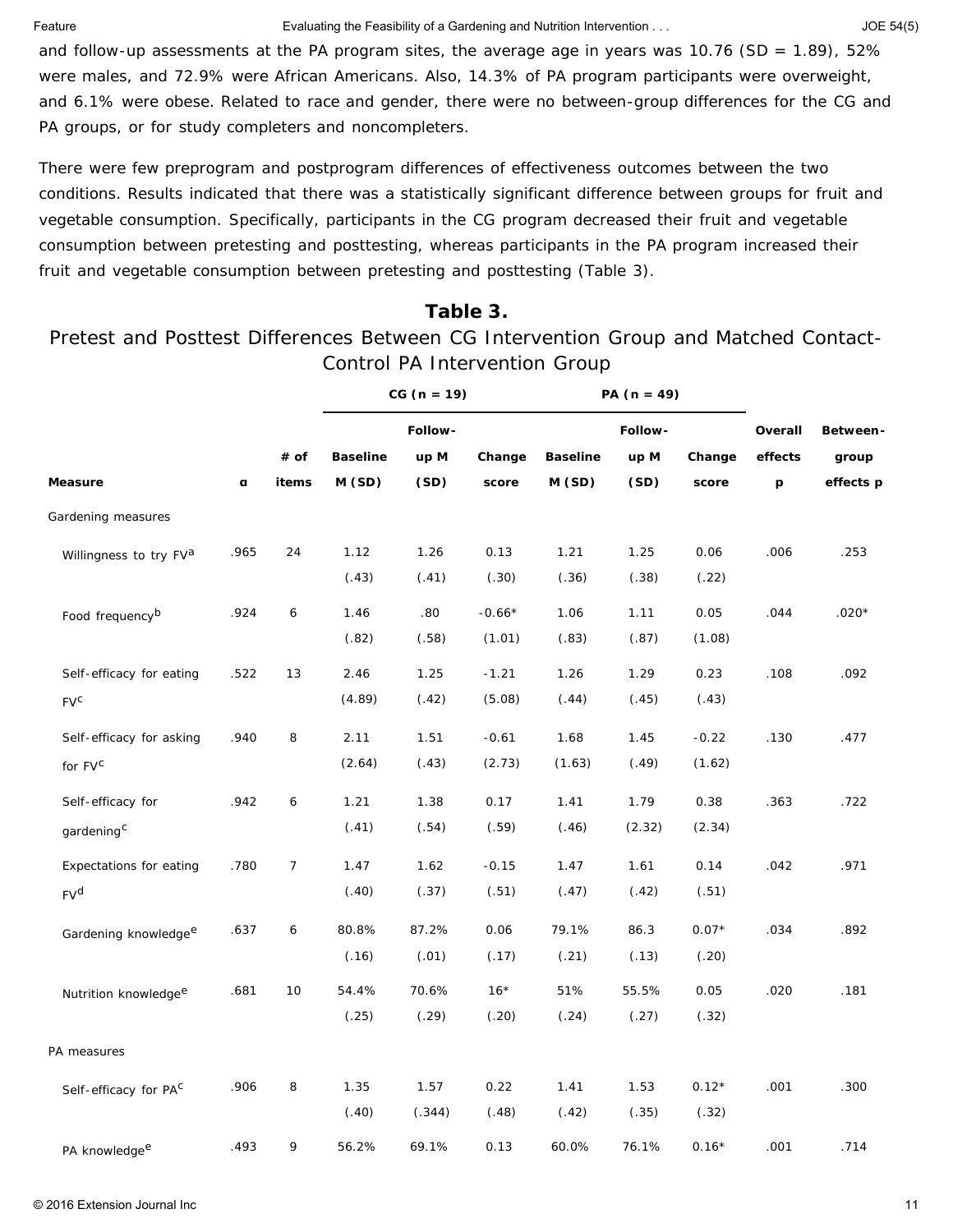| Feature                  | Evaluating the Feasibility of a Gardening and Nutrition Intervention |   |        |        |        |        |        | JOE 54(5) |      |      |  |
|--------------------------|----------------------------------------------------------------------|---|--------|--------|--------|--------|--------|-----------|------|------|--|
|                          |                                                                      |   | (.26)  | (.22)  | (.35)  | (.17)  | (.27)  | (.28)     |      |      |  |
| Screen time <sup>T</sup> | .697                                                                 | 2 | 2.65   | 2.70   | 0.06   | 2.17   | 2.50   | 0.08      | .792 | .962 |  |
|                          |                                                                      |   | (1.25) | (1.75) | (2.31) | (1.48) | (1.50) | (1.64)    |      |      |  |
| No. of days active for   |                                                                      |   | 3.94   | 5.11   | 1.17   | 4.31   | 5.45   | 1.14      | .005 | .976 |  |
| 60 min over preceding 7  |                                                                      |   | (2.29) | (2.00) | (3.13) | (2.36) | (1.62) | (2.75)    |      |      |  |
| days                     |                                                                      |   |        |        |        |        |        |           |      |      |  |

*Note.* CG = community garden. PA = physical activity. FV = fruits and vegetables.

aResponses were on a 3-point scale: 0, *not willing*; 1, *maybe willing*; 2, *willing*. <sup>b</sup>Reported as times per day. <sup>c</sup>Responses were on a 3-

point scale: 0, *no*; 1, *maybe*; 2, yes. <sup>d</sup>Responses were on a 3-point scale: 0, *not sure*; 1, *somewhat sure*; 2, *sure*. <sup>e</sup>1, correct; 0,

incorrect. <sup>f</sup>Reported as hours per day.

\*Denotes significance (*p* < 0.05).

### **Discussion**

Building on the ongoing CG initiative of the Dan River Partnership for a Healthy Community and the feasibility framework suggested by Bowen et al. (2009), we set out to answer the question "Does it work?" or more precisely, "Does an experiential theory-based gardening and nutrition program work in the Dan River Region?" Given the mixed findings related to acceptability and demand, implementation, and limitedeffectiveness, perhaps the answer to this question is "not yet." Qualitative information related to acceptability and demand revealed that both youths and program site leaders enjoyed the program and would be interested in participating in the future. Likewise, findings related to implementation indicated that Extension agents partnered with researchers were able to deliver the program successfully with a high level of fidelity. However, the limited-effectiveness results reveal that neither the CG program nor the PA program improved targeted outcomes. The between-group effect—the CG program participants' decreased fruit and vegetable consumption and the PA program participants' increased fruit and vegetable consumption—was unexpected. Given that overestimation of healthful food intake is common in the dietary assessment literature and that youths in the CG program learned about fruit and vegetable portion sizes throughout the curriculum, these factors could have accounted for improved accuracy in reporting during the postprogram assessment. Another factor may be the occurrence of the preprogram assessment the week after the release of school, where youths likely had been enrolled in both the School Breakfast Program and the National School Lunch Program. The postprogram assessment occurred during the summer months, when youths had access to only the USDA Summer Feeding Program (i.e., one instead of two federal meals) and, therefore, may have had less opportunity to consume fruits and vegetables. These factors, as well as limited statistical power, influenced our limited-effectiveness outcome findings and should be considered in future studies examining program effects.

Of the 103 youths who provided consent, only 66% participated, possibly due to activities built into the youths' schedules prior to program enrollment. However, Extension was an invaluable partner and led delivery of the CG program. Strengthening the collaborative relationship between local Extension agents and university partners is vital to offering, evaluating, and sustaining future youth programming efforts.

Several factors may explain the lack of improvement in targeted outcomes. The age eligibility was restricted to 8- to 14-year-olds; however, all youths were welcome to participate. Consequently, children under age 8 largely outnumbered eligible participants. On many days, there were as many, if not more, nonenrolled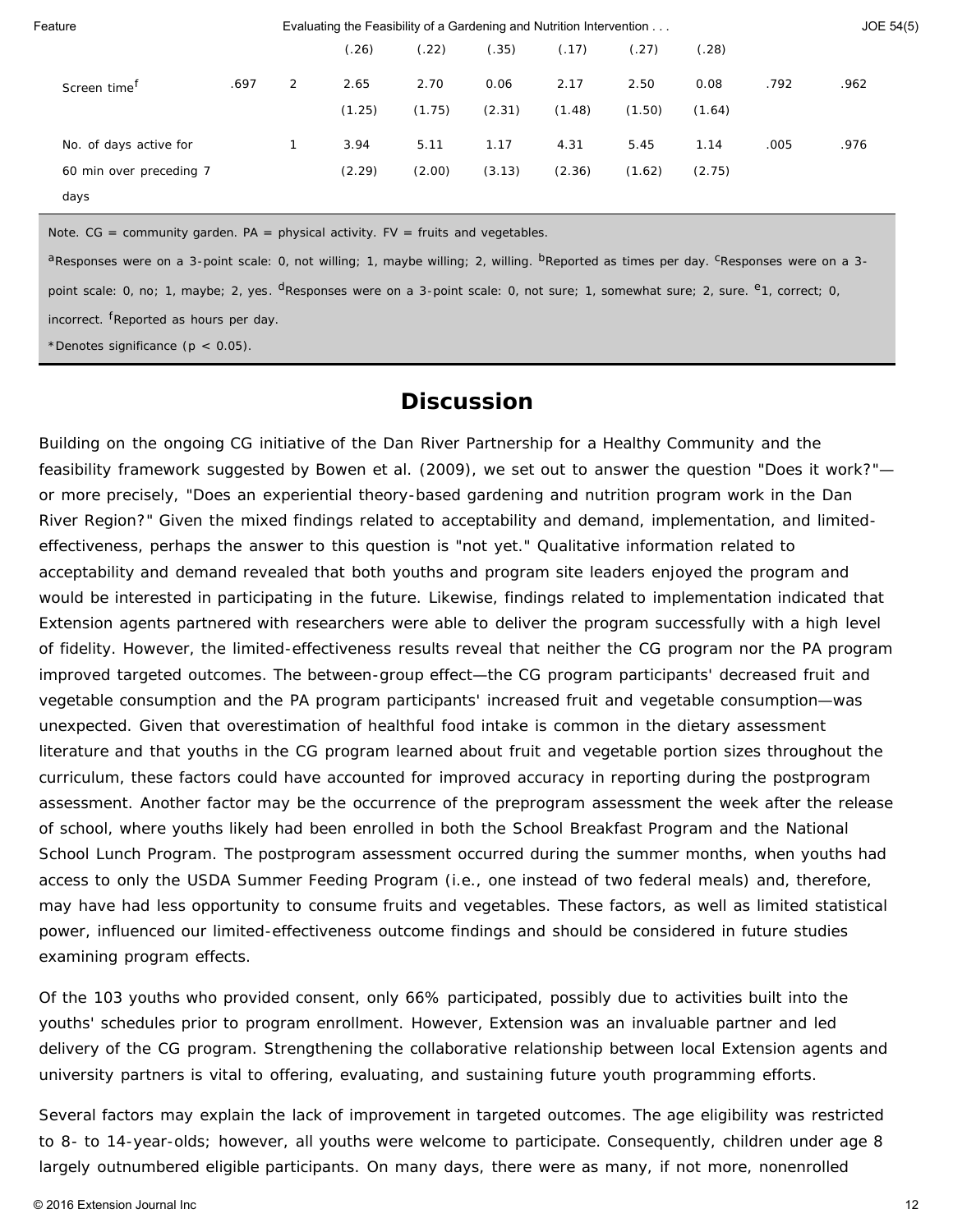youths participating. Lesson content for both programs was adjusted to account for lower comprehension levels and allow participation for all youths present, which complicated the goal of delivering the program as planned. Second, there were unforeseen challenges with the survey administration. These included issues related to youths' abilities to stay engaged to complete the survey in the face of outside distractions from nonenrolled youths. If possible, and if size of staff permits, future researchers should consider interviewadministering the survey instrument one-on-one with all involved youths. Also, the short time frame for project execution within the academic summer was a challenge. Finally, we recognize that the small postprogram sample influenced our ability to examine between-group effects. We encourage future researchers to consider these lessons learned when implementing similar programs.

## **Conclusion**

In application of the CBPR approach, there is always the balance between making a difference and measuring a difference (Resnik & Kennedy, 2010). The general sense is that both the CG program and the PA program made a difference. We were able to successfully implement the programs at USDA Summer Feeding Program sites and engage at-risk youths in a nutrition or activity initiative aimed at promoting healthful behaviors. However, future efforts are needed to refine the measurement and evaluation processes and procedures related to effectiveness testing. Similar to other researchers (Brennan, Barnett, & Baugh, 2007; Landry, Chittendon, Coker, & Weiss, 2015; Phelps, Hermann, Parker, & Denney, 2010), we found that Extension plays a vital role in engaging youths in the local community.

### **References**

Bowen, D. J., Kreuter, M., Spring, B., Cofta-Woerpel, L., Linnan, L., Weiner, D., & Fernandez, M. (2009). How we design feasibility studies. *American Journal of Preventive Medicine*, *36*(5), 452–457.

Brennan, M. A., Barnett, R. V., & Baugh, E. (2007). Youth involvement in community development: Implications and possibilities for Extension. *Journal of Extension*, *45*(4) Article 4FEA3. Available at: <https://www.joe.org/joe/2007august/a3.php>

Centers for Disease Control and Prevention. (2000). *1999 national school based youth risk behavior survey.* Atlanta, GA: Centers for Disease Control and Prevention.

Creswell, J. W. (2012). *Qualitative inquiry and research design: Choosing among five approaches*. Thousand Oaks, CA: Sage Publications, Inc.

Dan River Partnership for a Healthy Community. (2014). Our history. Retrieved from <http://www.drhealthycommunity.org/about-us/our-history/>

Domel, S. B., Thompson, W. O., Davis, H. C., Baranowski, T., Leonard, S. B., & Baranowski, J. (1996). Psychosocial predictors of fruit and vegetable consumption among elementary school children. *Health Education Research*, *11*(3), 299–308.

Eaton, D. K., Kann, L., Kinchen, S., Shanklin, S., Flint, K. H., Hawkins, J., . . . Wechsler, H. (2012). Youth risk behavior surveillance—United States, 2011. *Morbidity and Mortality Weekly Report*, *61*(4), 1–162.

Fakhouri, T. H., Hughes, J. P., Burt, V. L., Song, M., Fulton, J. E., & Ogden, C. L. (2014). Physical activity in US youth aged 12–15 years, 2012. *NCHS Data Brief*, *141*, 1–8.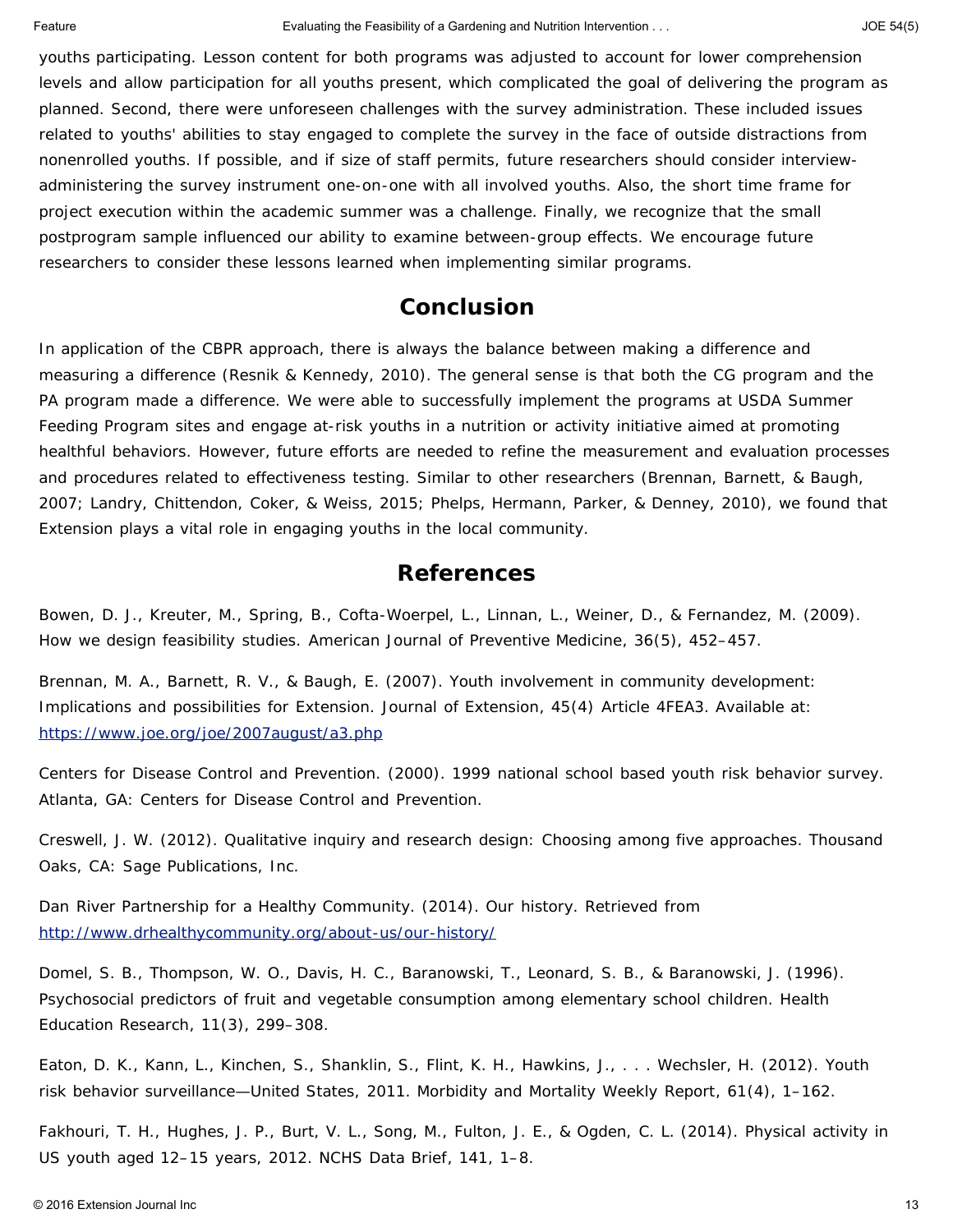Geller, K. S., Dzewaltowski, D. A., Rosenkranz, R. R., & Karteroliotis, K. (2009). Measuring children's self efficacy and proxy efficacy related to fruit and vegetable consumption. *Journal of School Health*, *79*(2), 51–57.

Grier, K., Hill, J., Reese, F., Covington, C., Bennette, F., MacAuley, L., & Zoellner, J. (2015). Feasibility of an experiential community garden and nutrition programme for youth in public housing. *Public Health Nutrition*, 1–11.

Israel, B. A., Eng, E., Schulz, A., & Parker, E. A. (2005). Introduction to methods for CBPR for health. In B. A. Israel, E. Eng, A. Schulz, & E. A. Parker, *Methods in community-based participatory research for health* (pp. 3–26). San Francisco, CA: Jossey-Bass.

Junior Master Gardener Teacher/Leader Guide, Level One. (1999) *JMG Shop and JMG Kids, Connextion Enterprises*, College Station, TX.

Landry, A., Chittendon, N., Coker, C., & Weiss, C. (2015). Perceived effects of community gardening in Lower Mississippi Delta gardening participants. *Journal of Extension*, *53*(4) Article 4RIB3. Available at: <https://www.joe.org/joe/2015august/rb3.php>

Minkler, M., & Wallerstein, N. (Eds.). (2010). *Community-based participatory research for health: From process to outcomes*. San Francisco, CA: John Wiley & Sons.

Newhall, R. N. (2013). Community based participatory research. *Graduate Annual*, *1*(1), 8.

Nielsen, S. J., Rossen, L. M., Harris, D. M., & Ogden, C. L. (2014). Fruit and vegetable consumption of US youth, 2009–2010. *NCHS Data Brief*, *156*, 1–8.

Phelps, J., Hermann, J., Parker, S., & Denney, B. (2010). Advantages of gardening as a form of physical activity in an after-school program. *Journal of Extension*, *48*(6) Article 6RIB5. Available at: <https://www.joe.org/joe/2010december/rb5.php>

Research-Tested Intervention Programs. (2014). Retrieved from [http://cancercontrol.cancer.gov/use\\_what\\_works/start.htm](http://cancercontrol.cancer.gov/use_what_works/start.htm)

Resnik, D. B., & Kennedy, C. E. (2010). Balancing scientific and community interests in community-based participatory research. *Accountability in Research*, *17*(4), 198–210.

Robinson-O'Brien, R., Story, M., & Heim, S. (2009). Impact of garden-based youth nutrition intervention programs: A review. *Journal of the American Dietetic Association*, *109*(2), 273–280.

Sallis, J. F., McKenzie, T. L., Alcaraz, J. E., Kolody, B., Faucette, N., & Hovell, M. F. (1997). The effects of a 2-year physical education program (SPARK) on physical activity and fitness in elementary school students. Sports, Play, and Active Recreation for Kids. *American Journal of Public Health*, *87*(8), 1328–1334.

Stephenson, L. (2012). My community, my voice: Rural older adults speak through photography. *Journal of Extension*, *50*(1) Article 1FEA7. Available at: <https://www.joe.org/joe/2012february/a7.php>

Story, M., Lytle, L. A., Birnbaum, A. S., & Perry, C. L. (2002). Peer led, school based nutrition education for young adolescents: Feasibility and process evaluation of the TEENS study. *Journal of School Health*,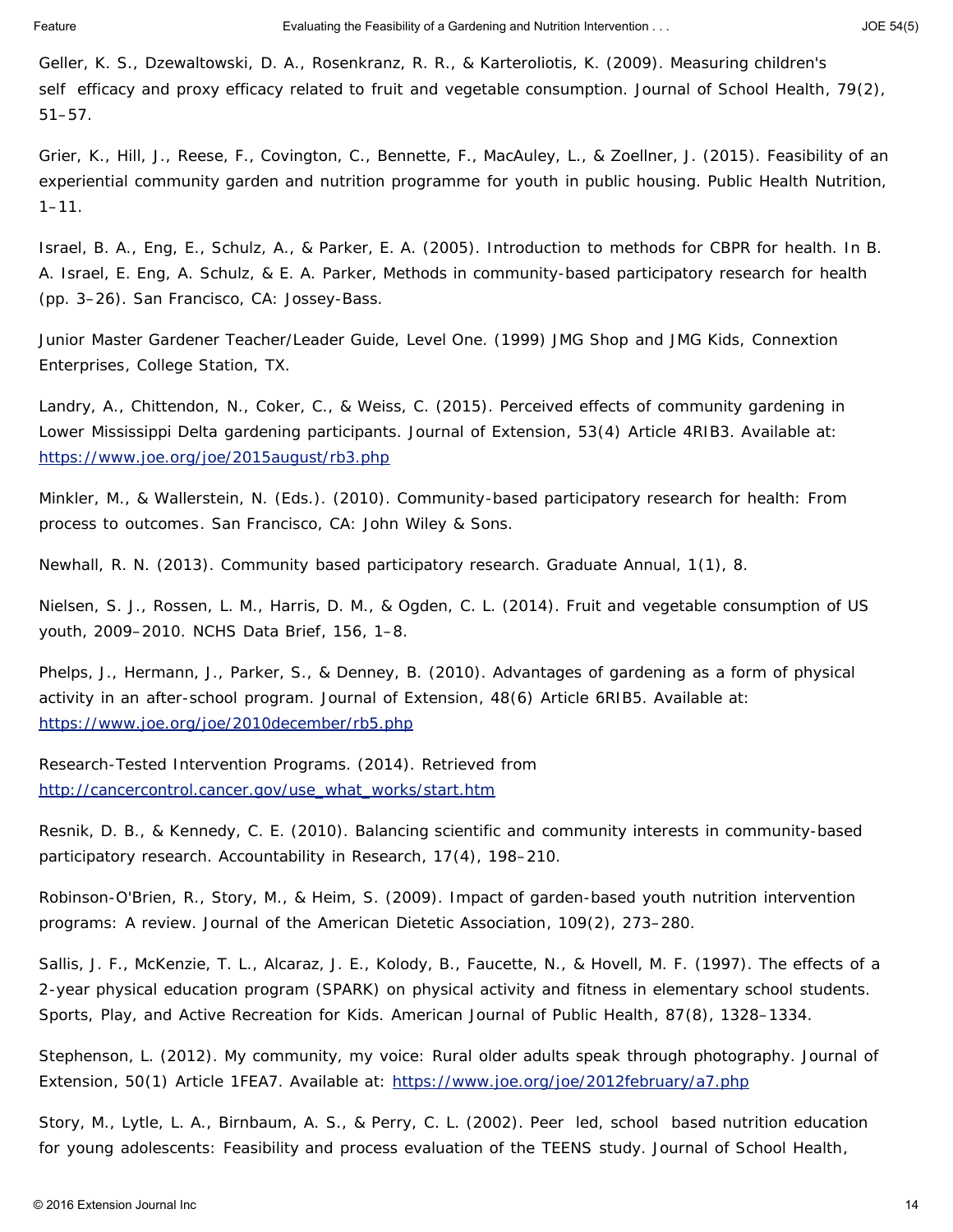*72*(3), 121–127.

The Children's Hospital of Philadelphia. (2015). Body mass index (BMI) and z-score calculation in children. Retrieved from <http://stokes.chop.edu/web/zscore/>

Thomson, J. L., McCabe-Sellers, B. J., Strickland, E., Dalia, L., Nuss, H. J., Yadrick, K., . . . Bogle, M. L. (2010). Development and evaluation of Will Try. An instrument for measuring children's willingness to try fruits and vegetables. *Appetite*, *54*, 465–472.

Tritz, J. (2014). Participatory research: A tool for Extension educators. *Journal of Extension*, *52*(4) Article 4TOT5. Avilable at: <https://www.joe.org/joe/2014august/tt5.php>

Van der Horst, K., Paw, M. J. C. A., Twisk, J. W., & Van Mechelen, W. (2007). A brief review on correlates of physical activity and sedentariness in youth. *Medicine and Science in Sports and Exercise*, *39*(8), 1241.

Van Duyn, M. A. S., & Pivonka, E. (2000). Overview of the health benefits of fruit and vegetable consumption for the dietetics professional: Selected literature. *Journal of the American Dietetic Association*, *100*(12), 1511–1521.

Virginia Department of Health. (2008).Virginia health equity report: Unequal health across the commonwealth: A snapshot. Retrieved November 2014 from <http://www.vdh.virginia.gov/omhhe/documents/health-equity-report-08.pdf>

Wallerstein, N., & Duran, B. (2010). Community-based participatory research contributions to intervention research: The intersection of science and practice to improve health equity. *American Journal of Public Health*, *100*(S1), S40–S46.

Welsch, D. F., Whittlesey, L. A., Seagraves, R. L., Hall, G. W., & Harlow, M. M. (1999). Junior master gardeners program addresses youth needs. *Journal of Extension*, *37*(3) Article 3IAW1. Available at: <https://www.joe.org/joe/1999june/iw1.php>

Zanko, A. (2012). *Evaluating the potential public health impact of community gardens in a health disparate region: A case study approach* (Master's thesis). Retrieved from [http://scholar.lib.vt.edu/theses/available/etd-](http://scholar.lib.vt.edu/theses/available/etd-04102012-101408/unrestricted/Zanko_AL_T_2012.pdf)[04102012-101408/unrestricted/Zanko\\_AL\\_T\\_2012.pdf](http://scholar.lib.vt.edu/theses/available/etd-04102012-101408/unrestricted/Zanko_AL_T_2012.pdf)

Zoellner, J., Zanko, A., Price, B., Bonner, J., & Hill, J. L. (2012). Exporing community gardens in disparate population: Findings from a mixed methods pilot study. *Progress in Community Health Partnerships: Research, Education, and Action*, *6*(2), 153–165.

*[Copyright](https://joe.org/about-joe-copyright-policy.php) © by Extension Journal, Inc.* ISSN 1077-5315. Articles appearing in the Journal become the property of the Journal. Single copies of articles may be reproduced in electronic or print form for use in educational or training activities. Inclusion of articles in other publications, electronic sources, or systematic large-scale distribution may be done only with prior electronic or written permission of the *[Journal Editorial](https://www.joe.org/joe-jeo.html) [Office](https://www.joe.org/joe-jeo.html)*, *[joe-ed@joe.org](mailto:joe-ed@joe.org)*.

If you have difficulties viewing or printing this page, please contact *[JOE](https://www.joe.org/techsupport.html)* [Technical Support](https://joe.org/contact-joe.php)